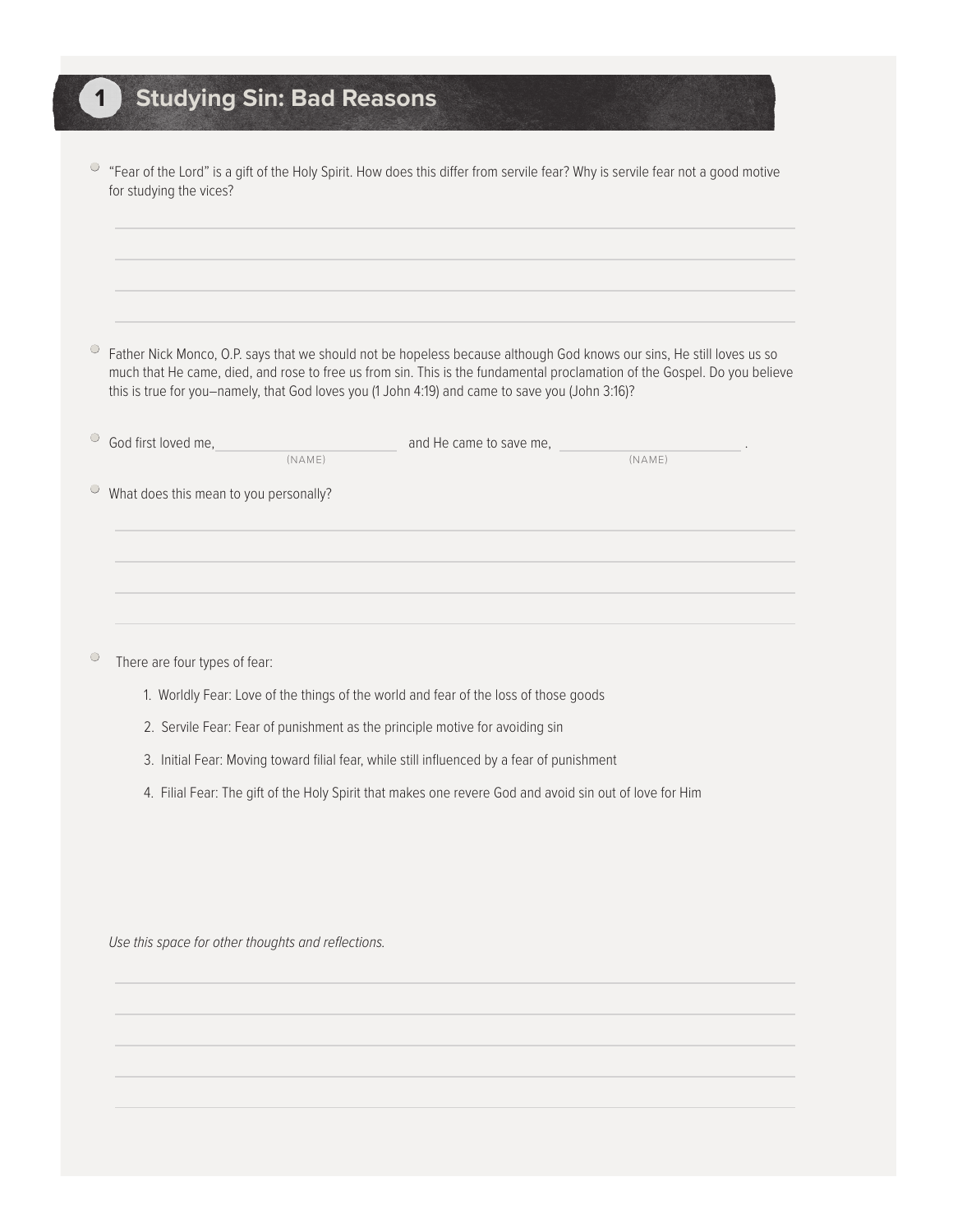• Humility is knowing and accepting the truth about ourselves. How can humility, even about our sins, draw us closer to God?

• Identify an area of brokenness where Jesus may want to meet you. What would happen in your life if He were to heal that wound? Are you willing to let Him meet you there?

• Father Nick lists several reasons to study the deadly sins. Choose one of these reasons and pray about it–ask God to strengthen this motive and open your heart as you learn the vices. Write down what you hear Him saying to you.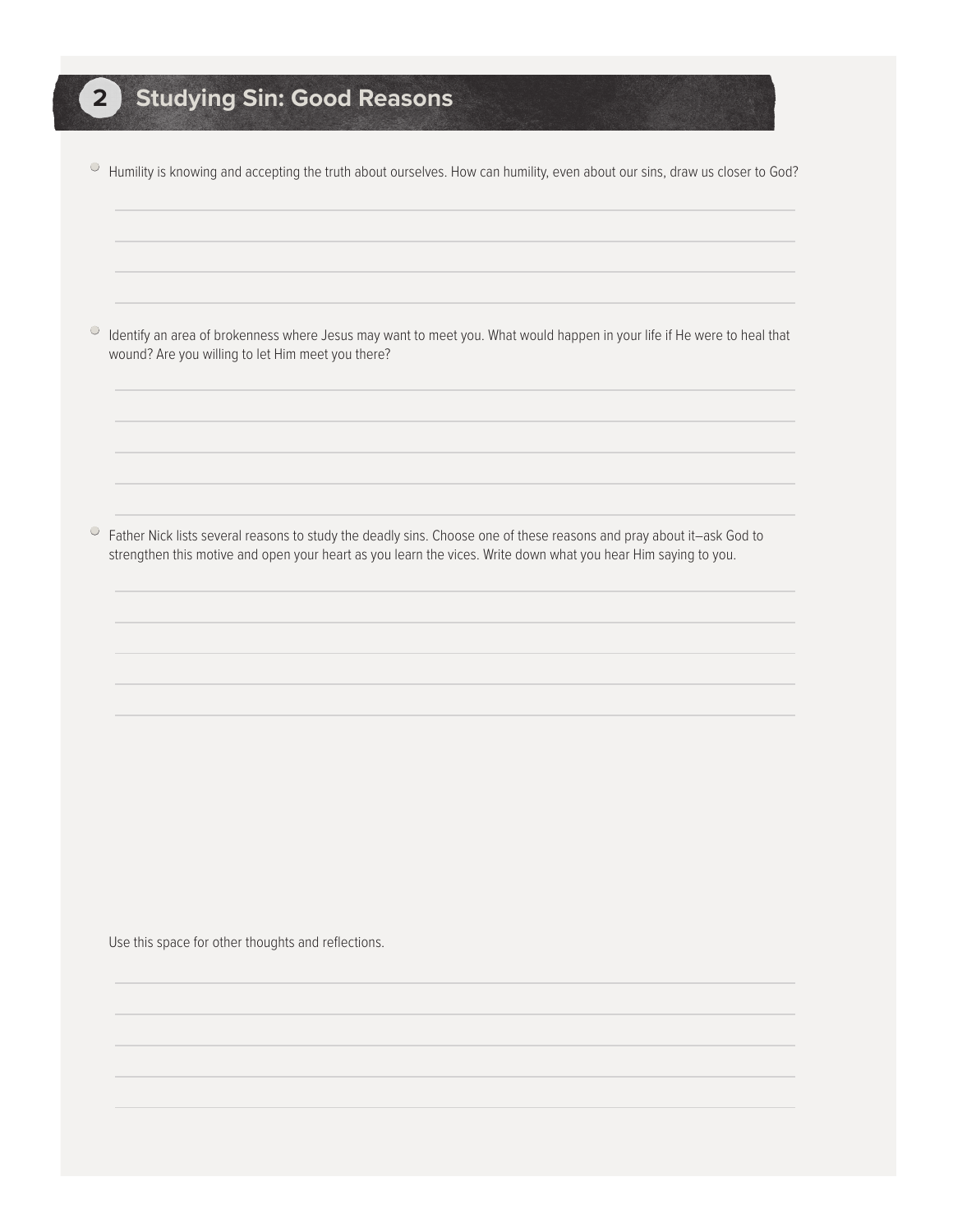#### **3 The Devil & Temptation**

• Father Nick points out that our temptations can give us insight into our sins. What temptation have you faced most often recently? What sin or lack of virtue might this indicate (note that temptation itself is not sinful)? Is it difficult for you to admit your sins?

• Make a plan: What will you do the next time you encounter this temptation?

• Father suggests that God allows the devil to tempt us to help us grow spiritually stronger. Have you ever been faced with a strong temptation but chosen to do the right thing? How did you feel afterward?

We know prayer is powerful. Who will you turn to the next time you are being tempted or spiritually attacked? Write a prayer asking to be freed from a temptation with which you are presently struggling. Make it a simple prayer so that you can say this prayer each time this temptation arises.

Further Study: Watch Episode 17: Encounter Beauty from The Life of Christ Companion Series on Openlight Media Plus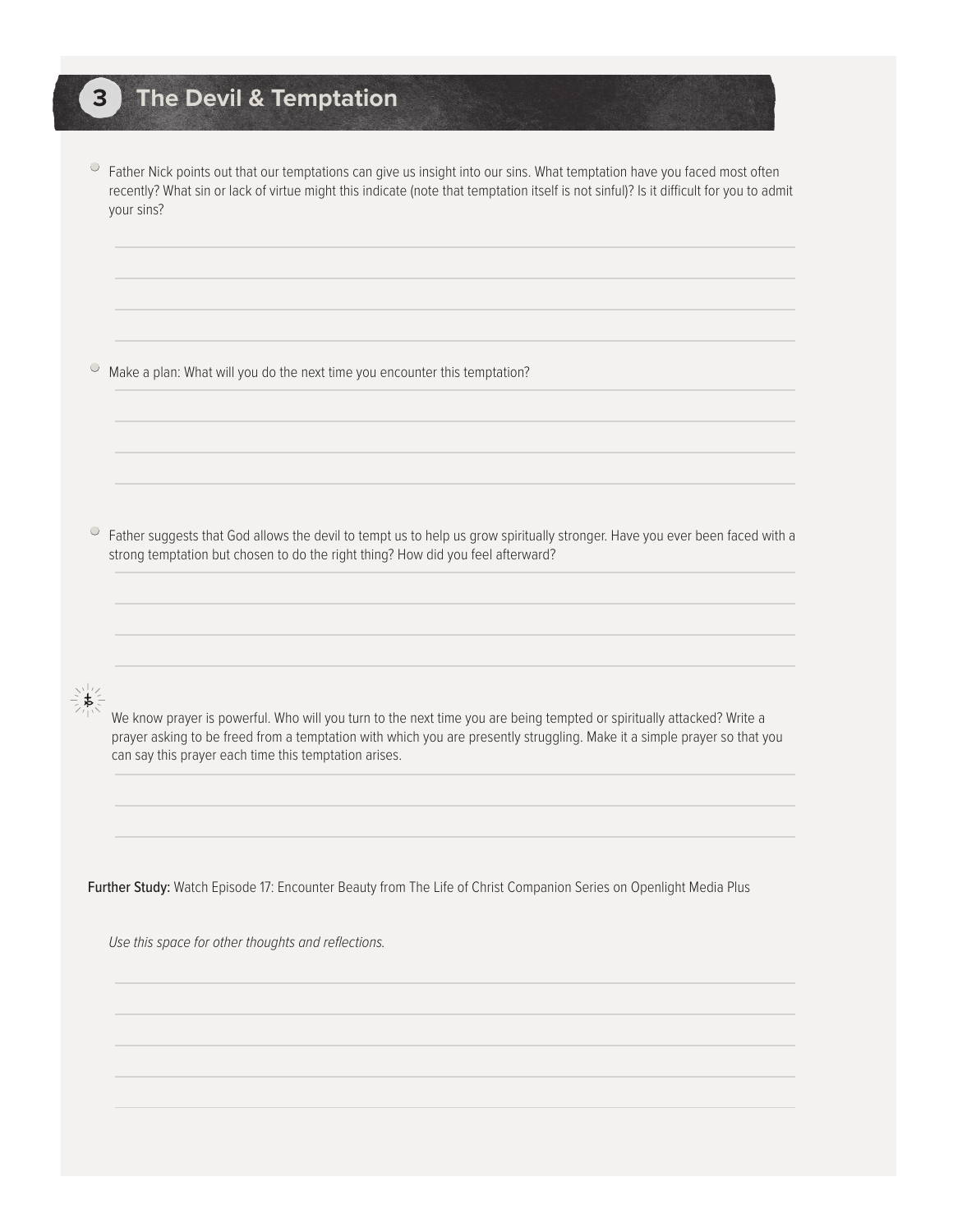# **4 Lust & Gluttony**

| $\circ$ | In The Divine Comedy, Dante (drawing on St. Thomas Aquinas) depicts lust as the least "bad" of the seven deadly sins.<br>Does this surprise you? Why?                                                                            |
|---------|----------------------------------------------------------------------------------------------------------------------------------------------------------------------------------------------------------------------------------|
|         |                                                                                                                                                                                                                                  |
|         |                                                                                                                                                                                                                                  |
| 0       | "You can't have a disordered desire for something that doesn't have a good purpose in the first place." Identify a specific<br>disordered desire with which you have struggled in the past. What was the underlying good desire? |
|         |                                                                                                                                                                                                                                  |
|         |                                                                                                                                                                                                                                  |
| $\circ$ | What would be different if you were free to pursue this particular good desire in a perfectly temperate and virtuous way?                                                                                                        |
|         |                                                                                                                                                                                                                                  |
|         |                                                                                                                                                                                                                                  |
|         |                                                                                                                                                                                                                                  |
|         | Place yourself in God's presence and intentionally recite this prayer:                                                                                                                                                           |
|         | Heavenly Father, You surround me with good things. I ask for the grace to use Your gifts rightly,<br>allowing You to control my desires for the things You put into my life.                                                     |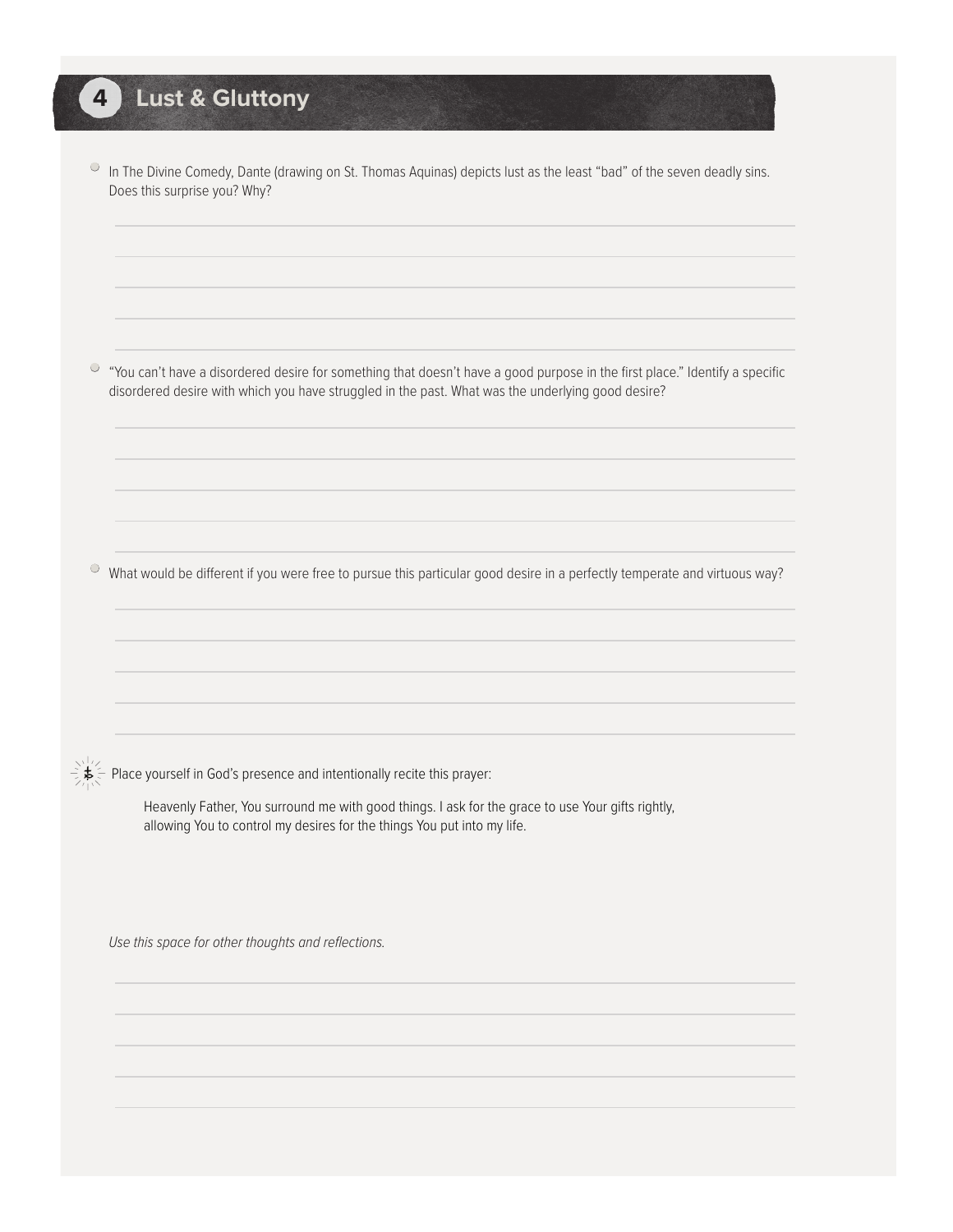#### **5 Understanding Lust & Gluttony**

• Consider the five "goods" of eating, drinking, and sexual activity that Father proposed:

- 
- Physical pleasure  **Being loved and cared for**
- Knowing and being known Journeying together with others
	-
- Giving yourself to another person
- $\circ$  Which of these "goods" resonates most with you?

• Intemperance is the pursuit of sensible pleasures outside the order of right reason. It "impairs" one's ability to recognize the good, the true, and the beautiful. Think of a time when you have been intemperate. How were you pursuing this good at that moment, albeit in a disordered way?

• What are some virtuous and true ways to pursue that underlying desire?



Ask this question in prayer: "Jesus, in what ways do I need to grow so that my desires are directed toward the good?" Write down what you hear Him saying to you.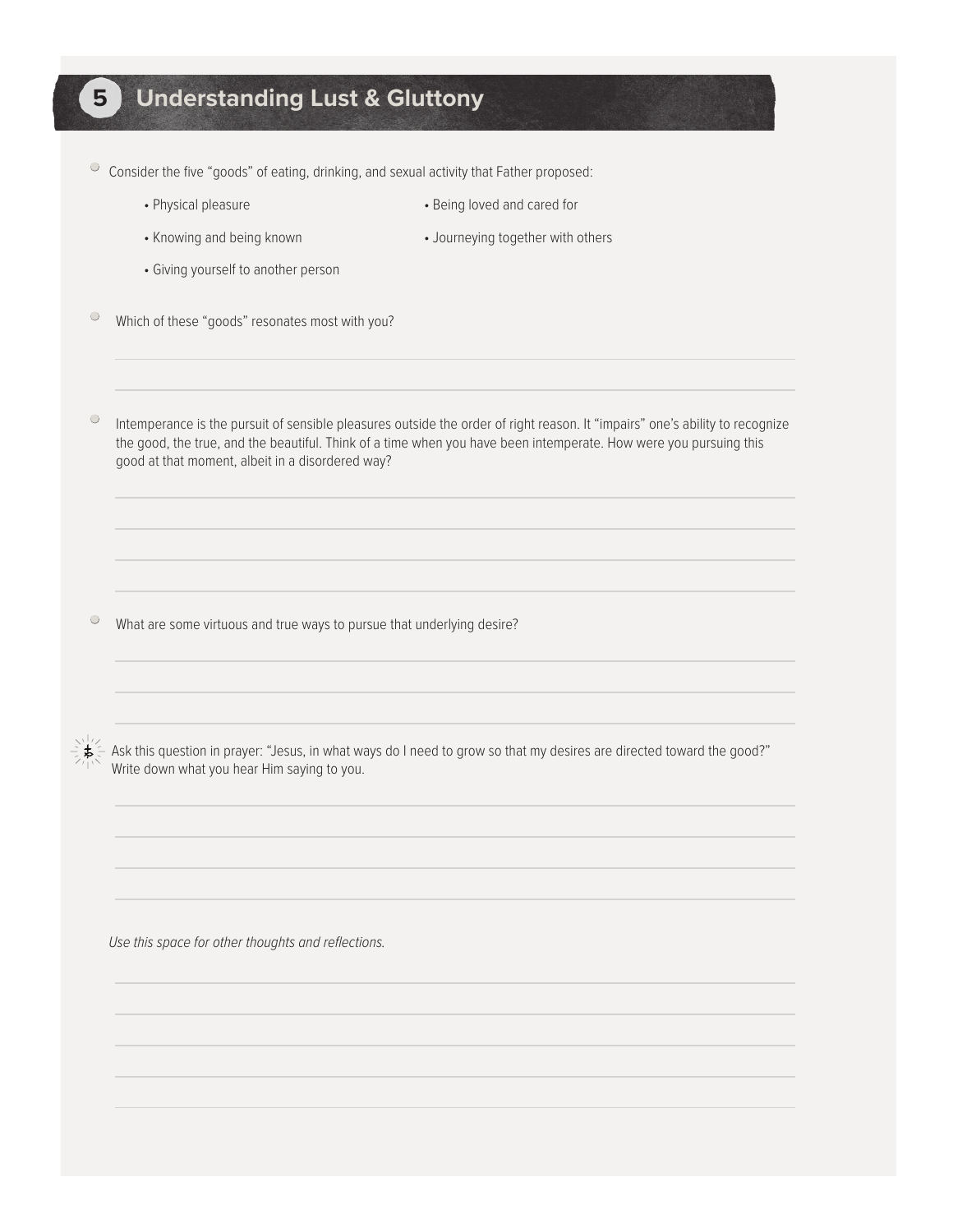## **6 Sex, Food, & Drink Disordered**

 $\circ$  Father Nick lists many examples of how the goods of eating and drinking can be disordered and sinful. Which of these examples resonate with you? Have you struggled with gluttony in this way?

 $\circ$  What would a well-ordered version of eating or drinking look like in your life?

• Whether or not we have committed sins of lust, we can probably all recognize the truth of the examples Father gave of how disordered sexual activity impacts us, others, and society. Which example struck you most? How can living a life of chastity (faithful to the true purpose of sexual activity) change this problem for the better?

Write a prayer asking God to help you live a life of chastity.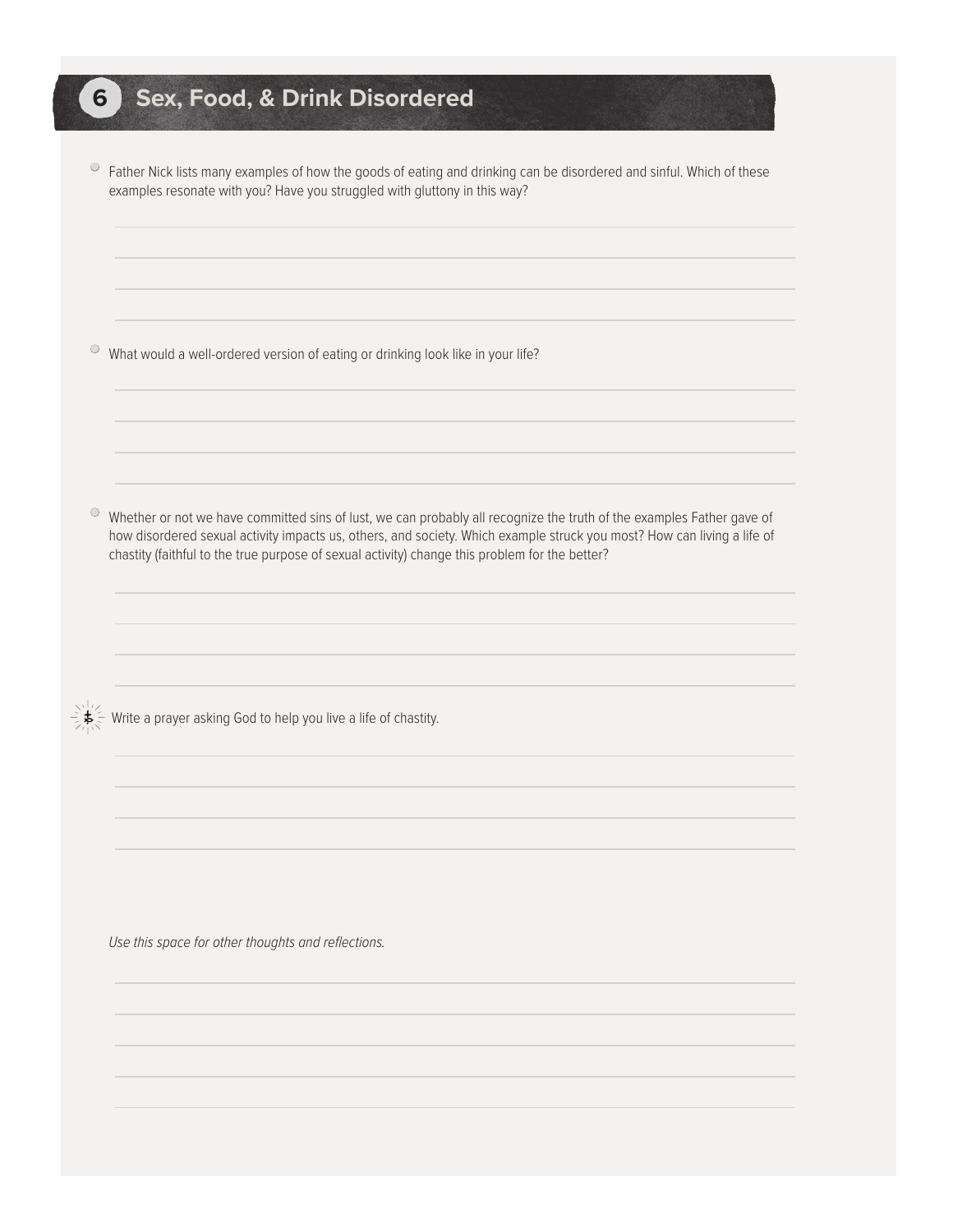# **7 Lust, Gluttony, & Prayer**

| ● Father Nick talks about the dangers of praying for the sake of having good feelings or of trying to recreate past good |
|--------------------------------------------------------------------------------------------------------------------------|
| experiences. Ask the Lord in what new ways He wants to work in your life right now. Listen for His response.             |
| (It might give you the warm fuzzies – but it might not!)                                                                 |

• "If you've spent all night at a rock concert, it's probably going to be hard to appreciate hearing the wind in the trees or the birds chirping the next morning." Have you ever experienced the physical pleasures of lust and gluttony clouding your ability to enjoy peace or God's quiet presence? When was a time when you've felt most able to "hear subtle beauty"?

• What does living the beatitude, "Blessed are the pure of heart" look like to you?

• What three ways did St. Augustine suggest to preserve one's purity of heart? 1. 2. 3.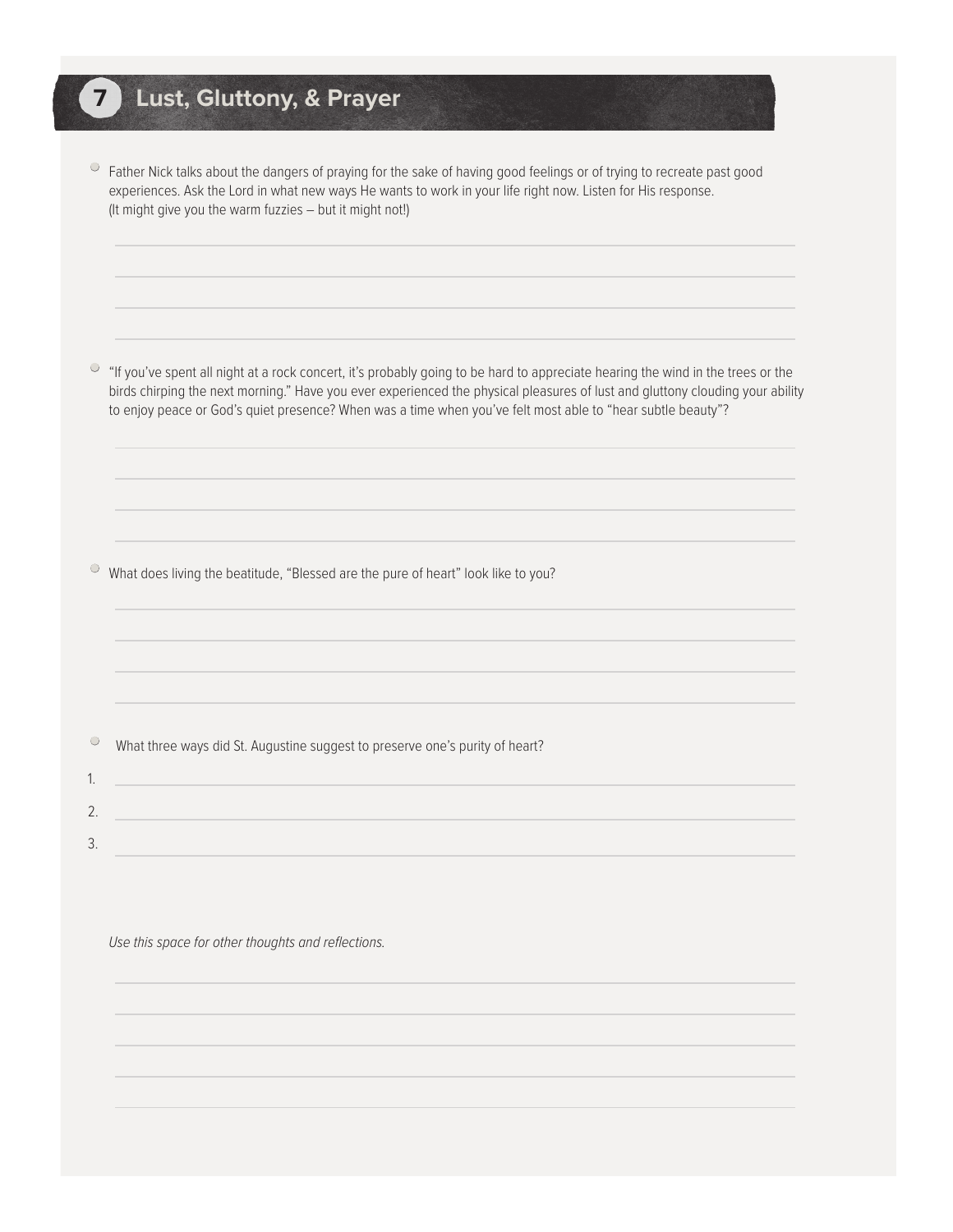#### **8 Lust & Gluttony**

• Identify a temptation you've experienced recently. What did that temptation "say" to you to try to get you to give in? What does this tell you about your weak spot?

• Father Nick gives several suggestions for combating temptation, such as prayer, confession, fasting, seeking support, and avoiding near occasions of sin (by planning and making practical decisions). What are some concrete resolutions you can make towards overcoming temptation?

 $\circ$  What is the difference between joy and pleasure?

• "Man cannot live without joy. Therefore, someone who does not have genuine spiritual joys must resort to carnal pleasures." (St. Thomas Aquinas) What is a specific way to pursue authentic, genuine joy this week?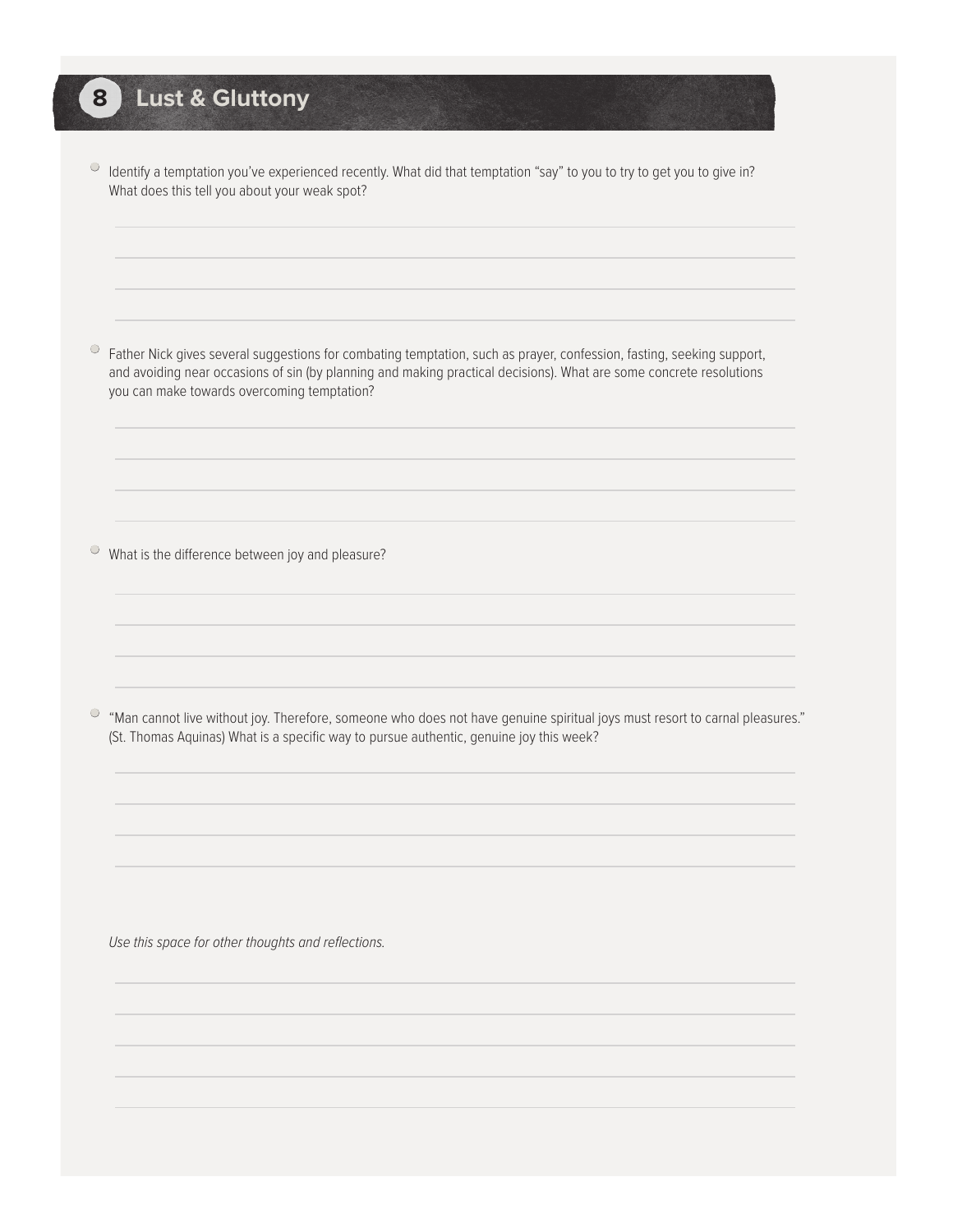• How does greed most manifest itself in your life–in a desire for comfort? Ostentation (showing off your wealth)? Security? Control of your time?

• When you encounter a poor person or a beggar, do you focus on their material needs or do you seek to see the person?

• Father Nick speaks about the tendency many of us have of zealously guarding our time. However, "man only finds himself in a sincere gift of himself" (Gaudium et Spes 24). Identify one way you can give a sincere gift of yourself this week.

*Use this space for other thoughts and reflections.*

**9 Greed**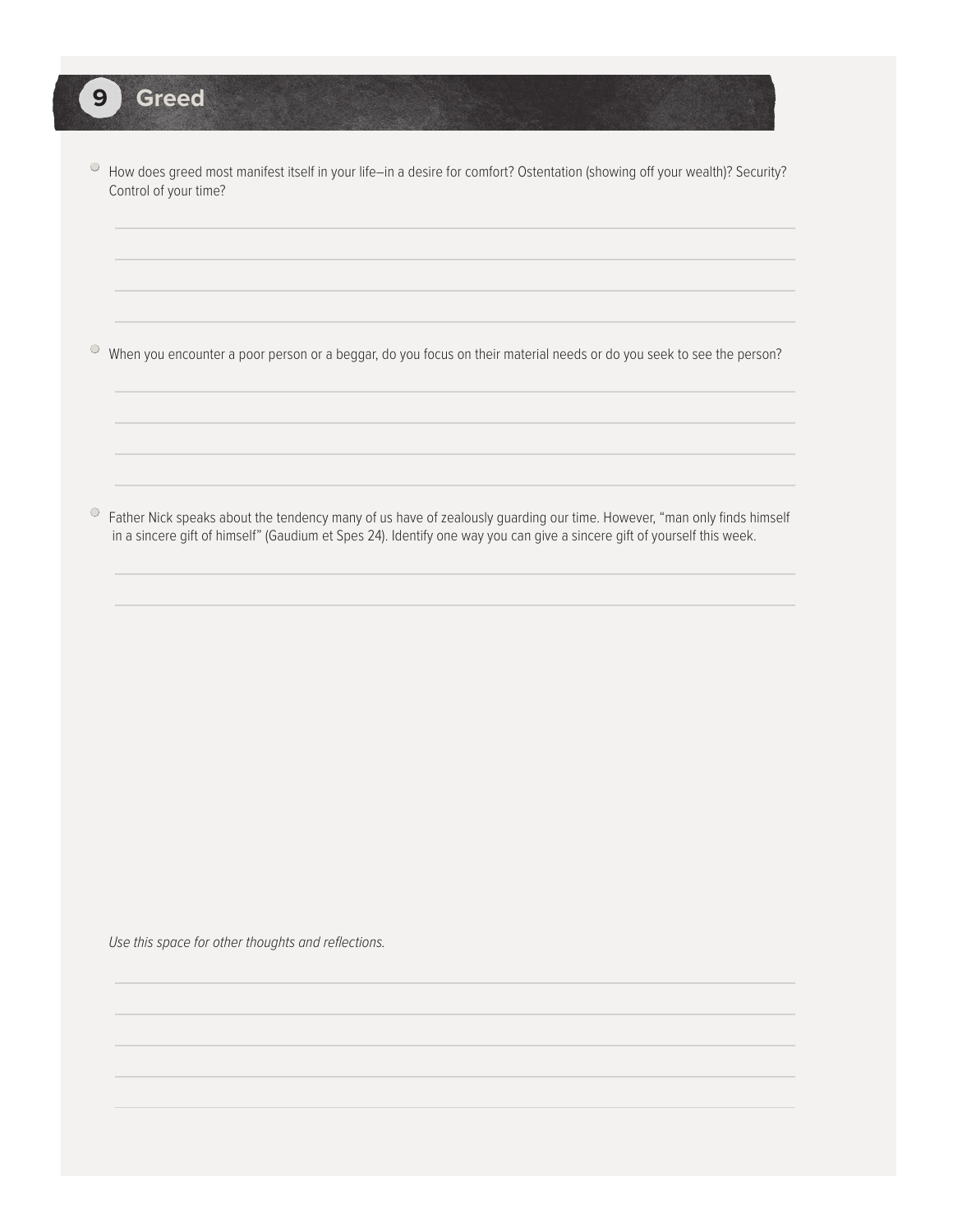## **10 Remedies for Greed**

• Take a few moments and humbly examine your life. Then, identify a few of your blessings—perhaps you have wealth, good health, talents, abilities, etc.

 $\bullet$  How can you generously share these blessings? Be specific.

• Ultimately, greed (holding on to what is ours) doesn't make sense if we recognize that everything is a gift from God. Write a prayer of thanksgiving to the Lord for all the blessings He has given you.

 $\stackrel{\scriptstyle <}{\scriptstyle \sim}$  Commit this week to spend time in prayer before the Blessed Sacrament, thanking Him for the blessings He has given you and asking Him to make you bold and generous in sharing them.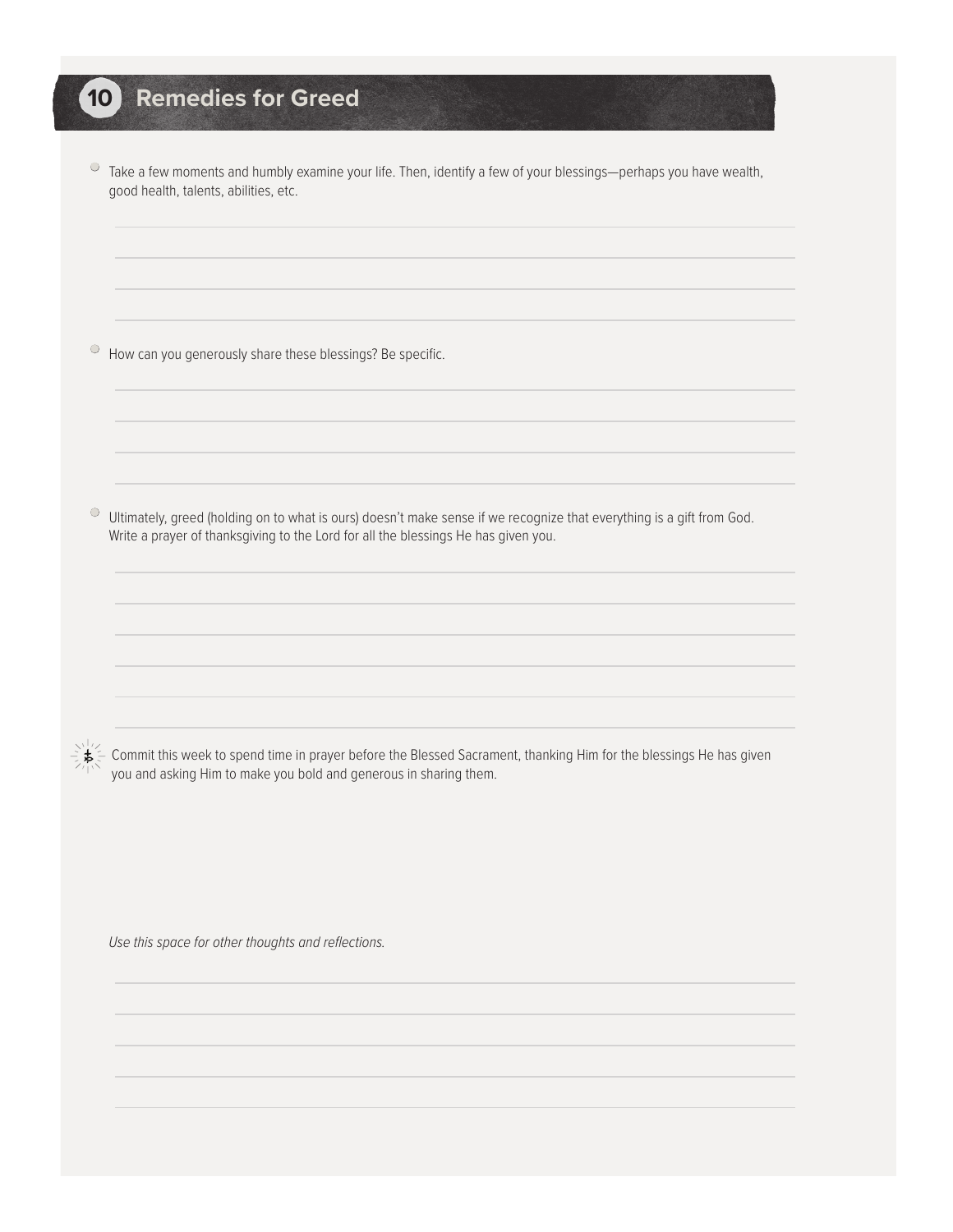#### **11 Sloth or Acedia**

• St. Thomas Aquinas's first definition for sloth is "sadness at the divine good," that is, sadness at encountering God's goodness in prayer. How is sloth a reversal of what prayer and contemplation ought to be?

• Father Nick lists a few reasons we might be uncomfortable in God's presence, like seeing our sin more clearly, knowing we need to renounce our (favorite) sin, or despairing of ever having union with God. Which of these most fits your experience of sloth in your life?

• St. Thomas Aquinas' second definition of sloth is "disgust with activity," especially in the "activity" of doing God's will. Why is this the natural overflow of "sadness at the divine good"?

 Spend time in prayer this week and place yourself in the presence of the Lord. Sit quietly for a few minutes and then ask Him to reveal your sins to you and to enter into those places of sin…surrender them to Him. Listen to His voice and all He wishes to reveal to you. Allow yourself to feel His love being poured out upon you.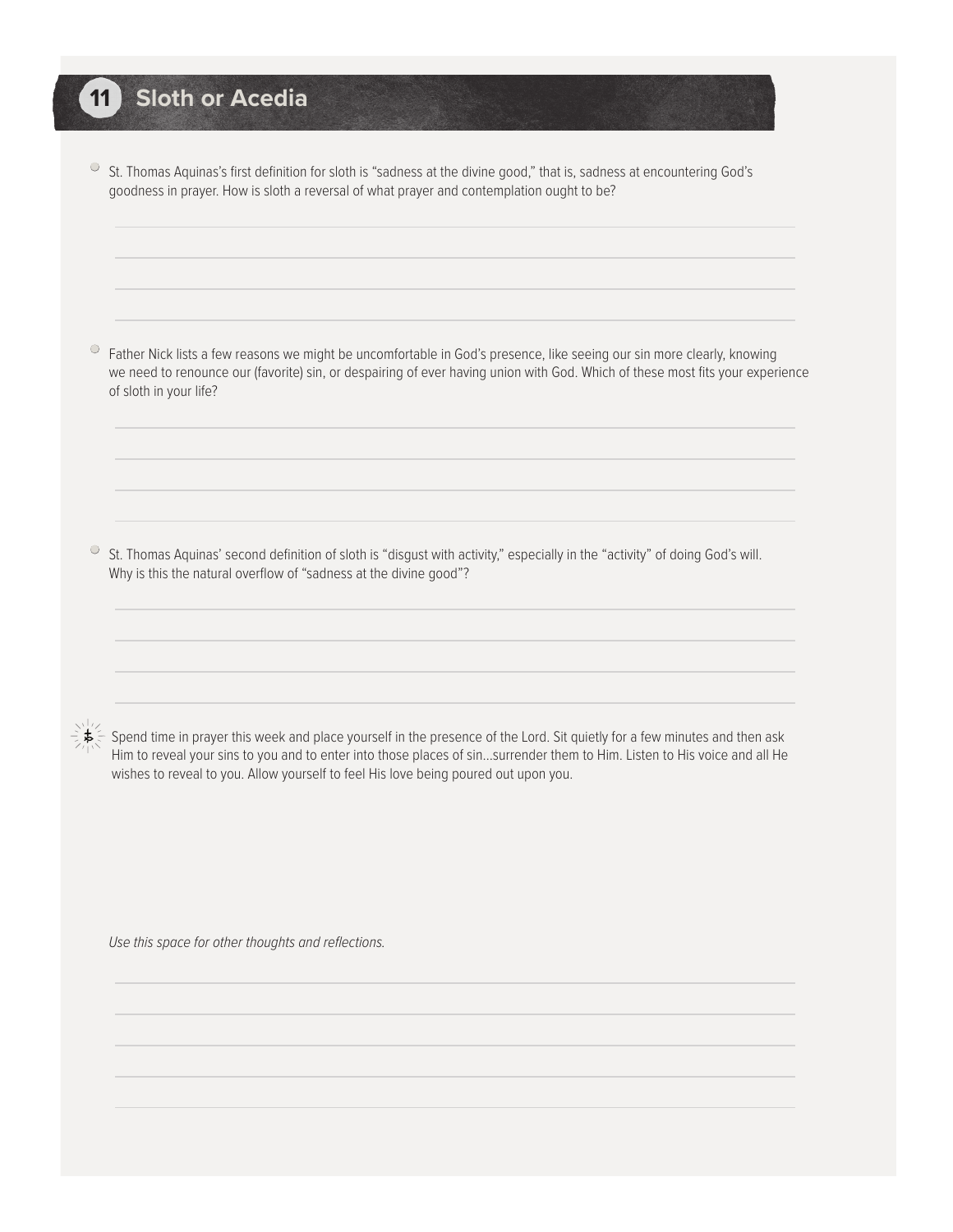# **12 Sloth Manifested**

• "Fighting sloth does not mean faking joy or enthusiasm. It means choosing God." Look ahead to the rest of your day. What is one concrete way you can "choose God" and His will today?

• What good things do you find yourself avoiding often? Ask yourself, "why?" How can recognizing this temptation help you?

• Similarly, do you find yourself "seeking compensations" when you are dissatisfied or bored? Do you tend towards being a couch potato or useless binge-watching? Write ways you "seek compensations" and then write positive ways to counteract this.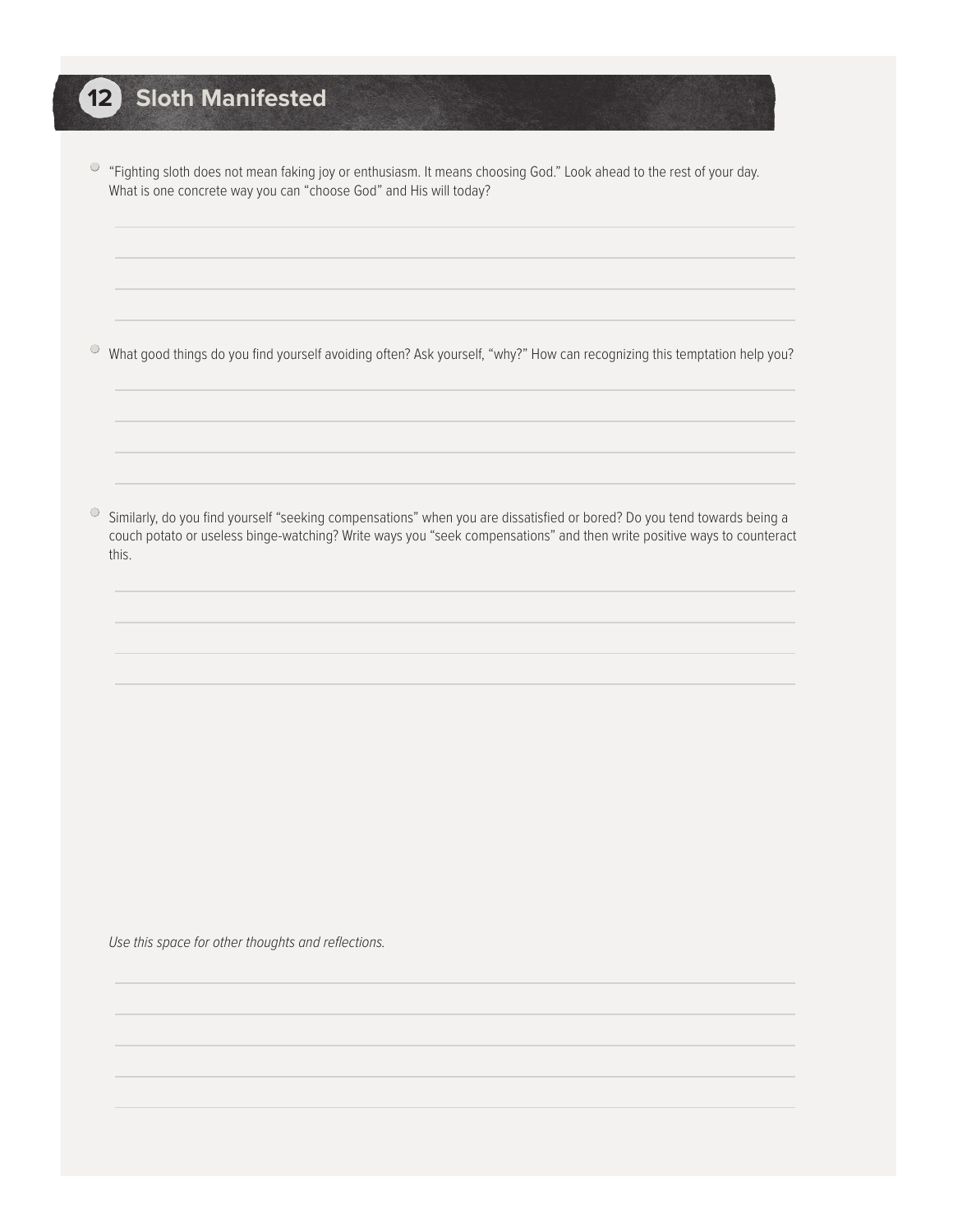## **13 Sloth & the Incarnation**

• Spend a few moments contemplating the mystery of the Incarnation, the fact that God became a man. How can the reality of this great mystery be a source of strength for you in combating sloth?

• Which of the remedies from the desert fathers most struck you? How can you practically implement that remedy the next time you battle acedia?

 $\circ$  Father Nick suggests offering God not just your love and your sufferings but also your happiness. What is one thing that happened today that made you happy? Did you invite God into that experience? If so, how?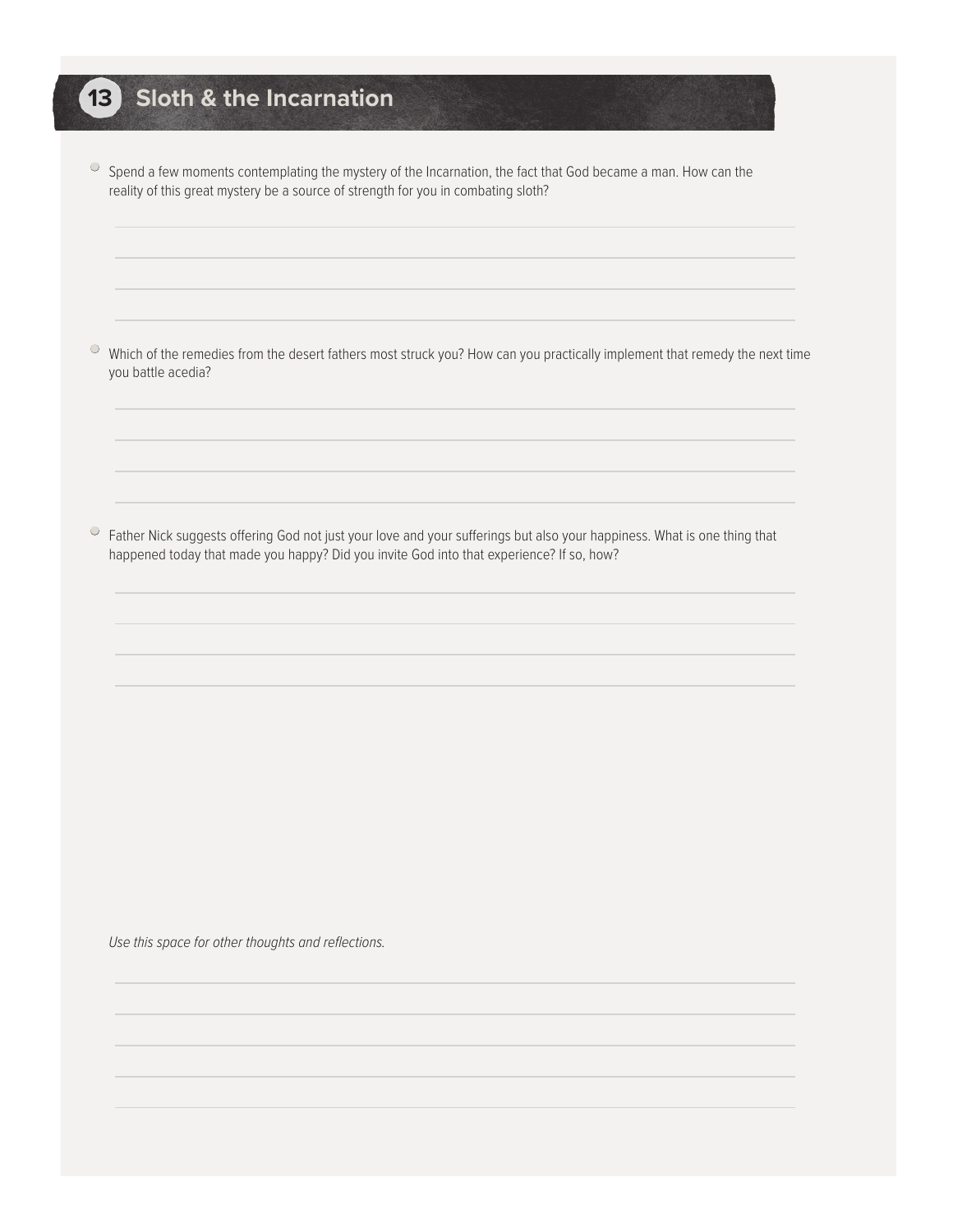• St. Thomas Aquinas says that anger combines two passions: sorrow (at evil) and hope (that evil will be punished). Think of a time when you were angry. What was the cause of your sorrow? What did you hope would happen in response?

 $\degree$  While anger is not inherently sinful, it can be sinful if it is disproportionate. Still thinking of your example: Was your sadness appropriate? (Was an evil committed?) Was it proportionate (not excessive)?

• What about your "hope" for vengeance? Was it directed toward the wrongdoer, and was it within the limits of reason and justice? If not, what aspect of your anger was unjust and needed some reform?

**14 Wrath**

Cultivating the virtue of self-control is a remedy to wrath. Recite this prayer for self-control:

Dear Jesus, Thank You for all the desires You have given me, because they remind me of the desire in my heart that only You can fill! Help me to control my tongue when I am supposed to be silent; my hands when I am supposed to keep them to myself; my eyes when I am supposed to be focused on a particular person or thing; and my ears to listen to only those things I am supposed to hear.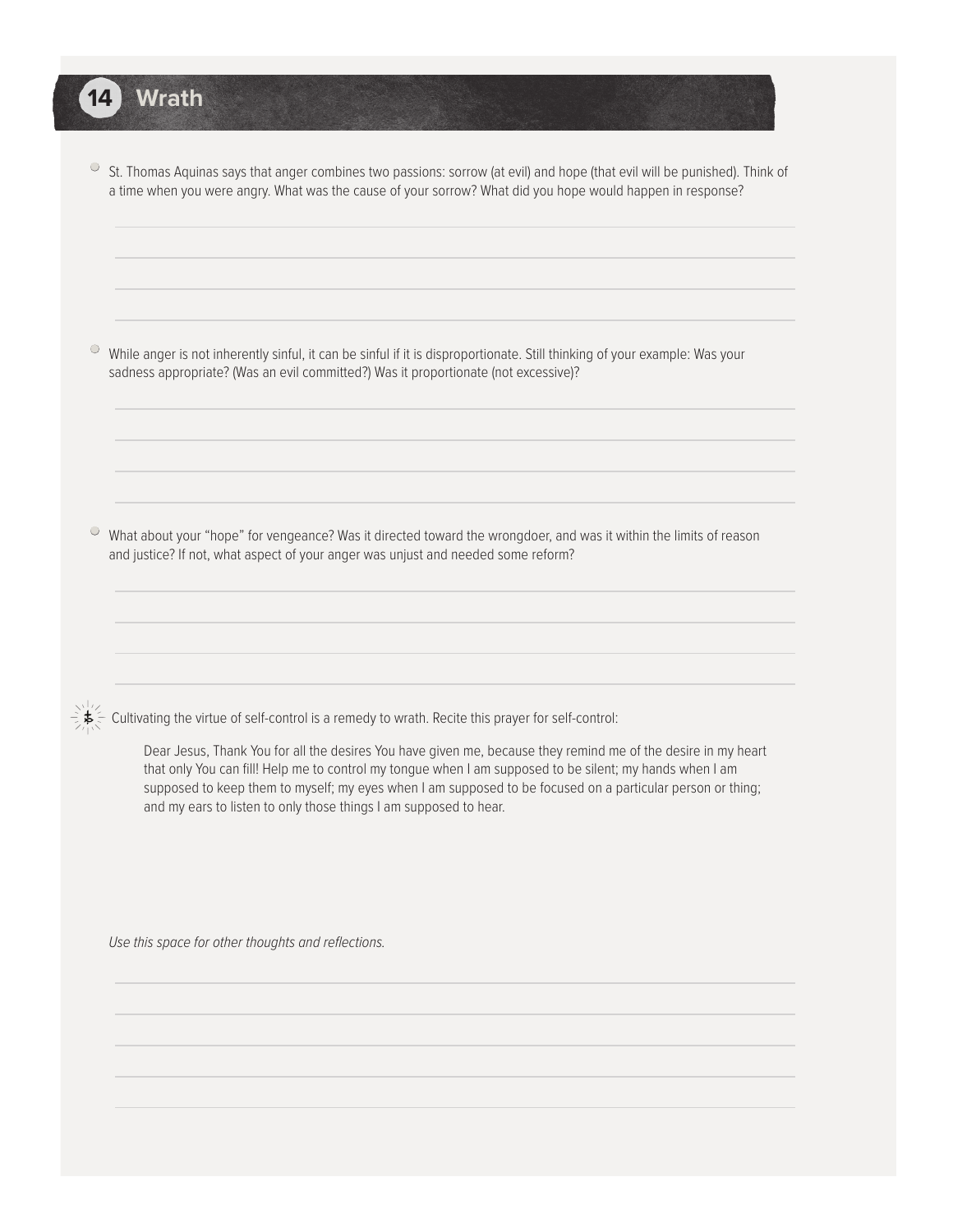## **15 Understanding Wrath**

• Are you quick-tempered or slow to become angry? (There are pros and cons to both!) If quick-tempered, what strategies have you learned to help you assess a situation thoroughly before reacting in anger? If slow to anger, what can prod you to respond as called for in the face of real injustice?

• Think of a time when your anger turned to bitterness. In retrospect, is there something you could have done sooner to prevent the hurt from festering?

 $\circ$  Father Nick offers a great self-examination regarding evaluating your anger. Write down what he suggests you do to recognize whether your anger is just or sinful? Put this suggestion into practice the next time you are angry.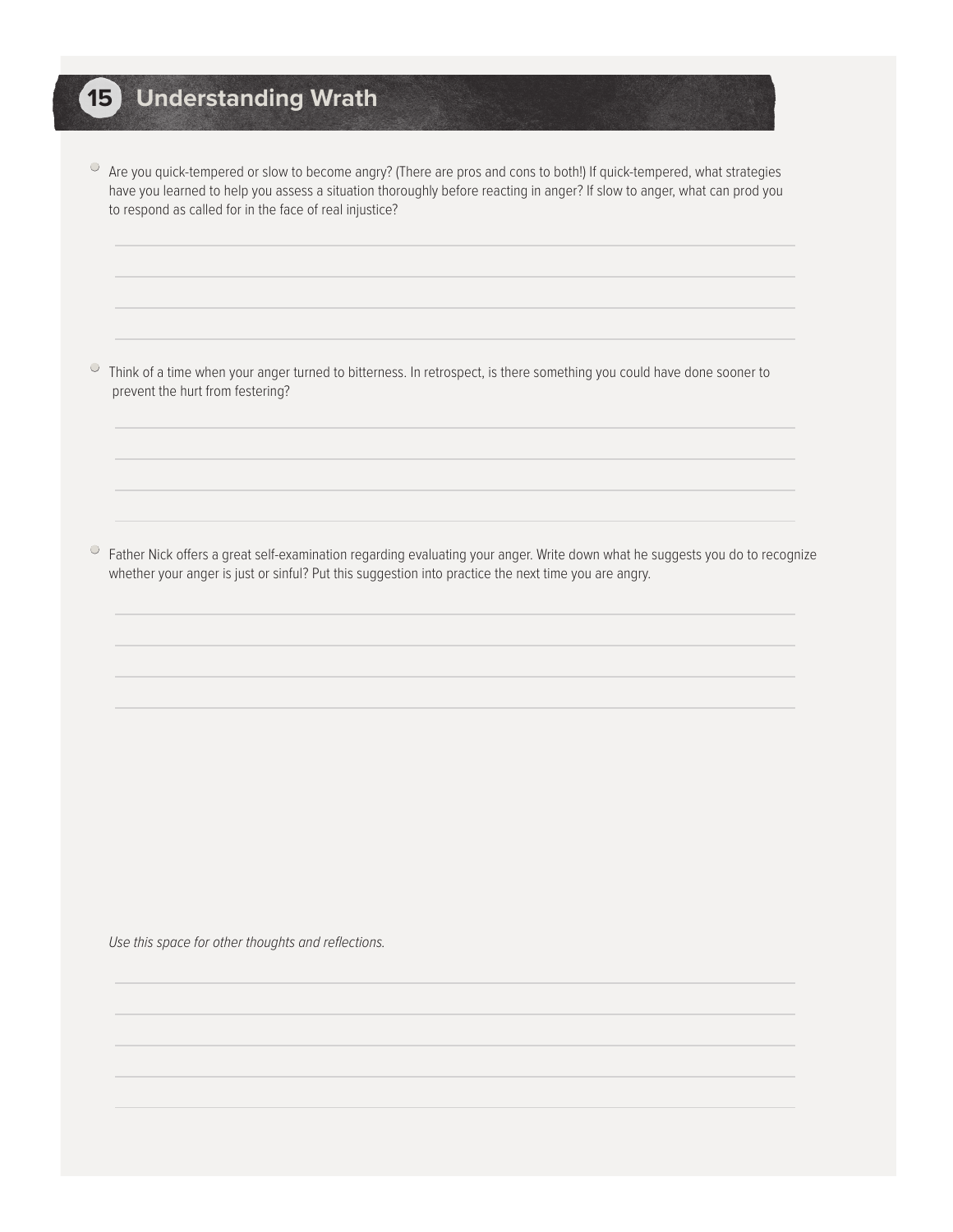#### **16 Remedies for Wrath**

 $\circ$  "There but for the grace of God, go I." Think of a time when you were excessively angry. Have you ever committed a sin that resembles the offense that made you so angry in some way? How could awareness of your sinfulness have changed your angry reaction at the time?

 $\circ$  Father Nick lists several things that forgiveness is not. Did any resonate with you? How can a distorted understanding of forgiveness paralyze our ability to forgive?

 $\circ$  Think of someone who has wronged you in some way, whether big or small. Have you forgiven them? If so, what helped you to be able to do so? If not, what is one concrete step you can take towards forgiveness?

Recite this prayer for meekness, asking God to give you the growth in this virtue.

Dear Jesus, please be King of my heart, especially when I am frustrated or angry. In those moments give me the grace to use all my emotions for the good.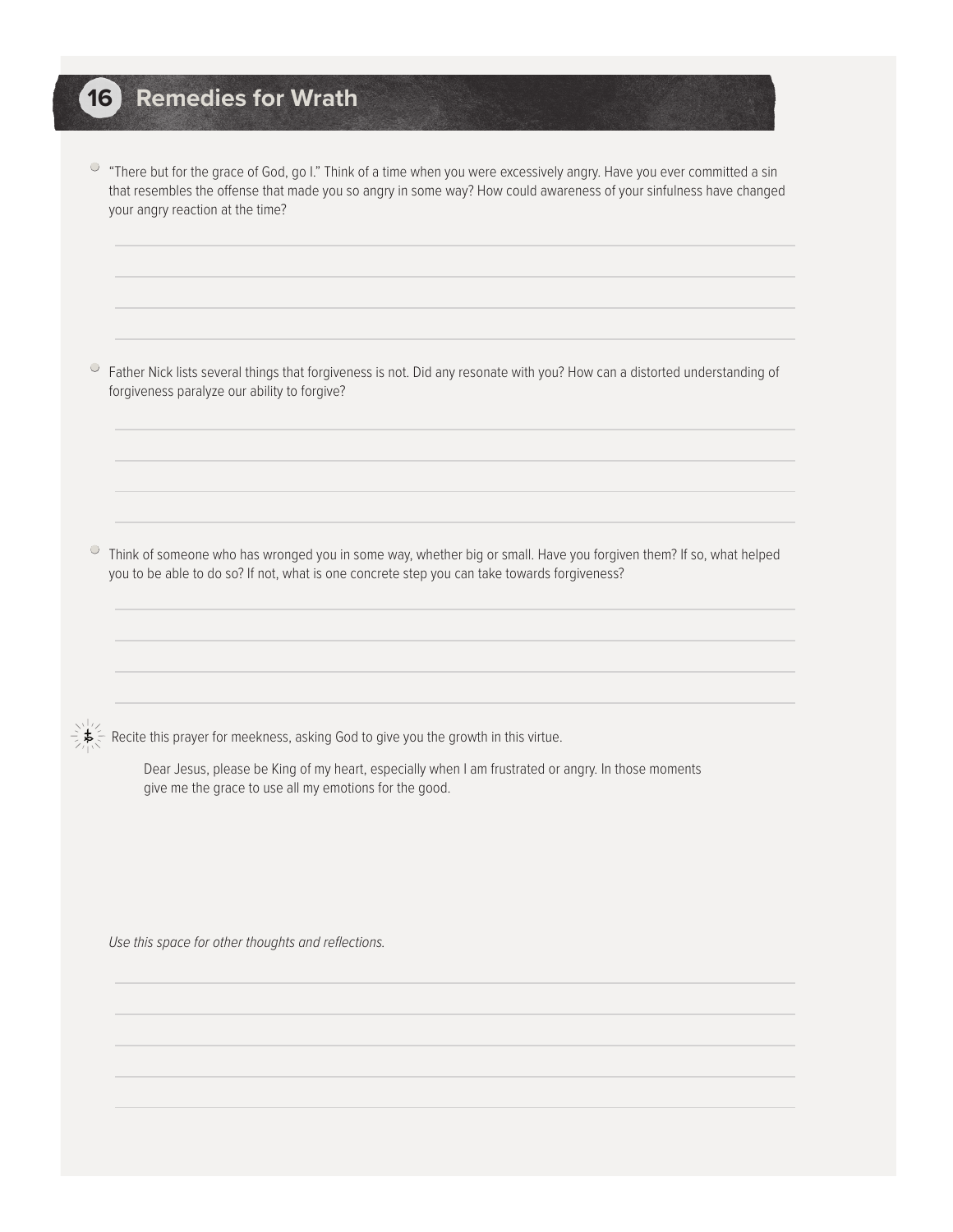• Envy is "sorrow for our neighbor's good"–the "sin of uncharitable competition." How does envy differ from what is commonly called "jealousy" (desire for what someone else has)?

• Call to mind an envious experience–of resenting someone else's success. What was at the root of that reaction – intimidation? Lack of confidence? Lack of generosity? Pride?

 $\circ$  Is there a particular situation or person that currently provokes you to envy? What is your usual reaction when the feeling of envy wells up within you?

 One virtue that combats the vice of envy is charity which enables one to love as God loves. It sanctifies the human heart, enabling him to will the good of the other. One way to live this virtue is by performing works of mercy. Choose from the Corporal and Spiritual Works of Mercy below and commit to performing one of these in the next two weeks.

#### CORPORAL WORKS OF MERCY

• Give food to the hungry • Give drink to the thirsty

• Bury the dead

**17 Envy**

- 
- Clothe the naked Shelter the homeless
- Visit the sick Visit the imprisoned
- SPIRITUAL WORKS OF MERCY
- Teaching the ignorant Counsel the doubtful
- Admonish the sinner Bear wrongs patiently
- Foregive offenses Comfort the sorrowful
- Pray For The Living & The Dead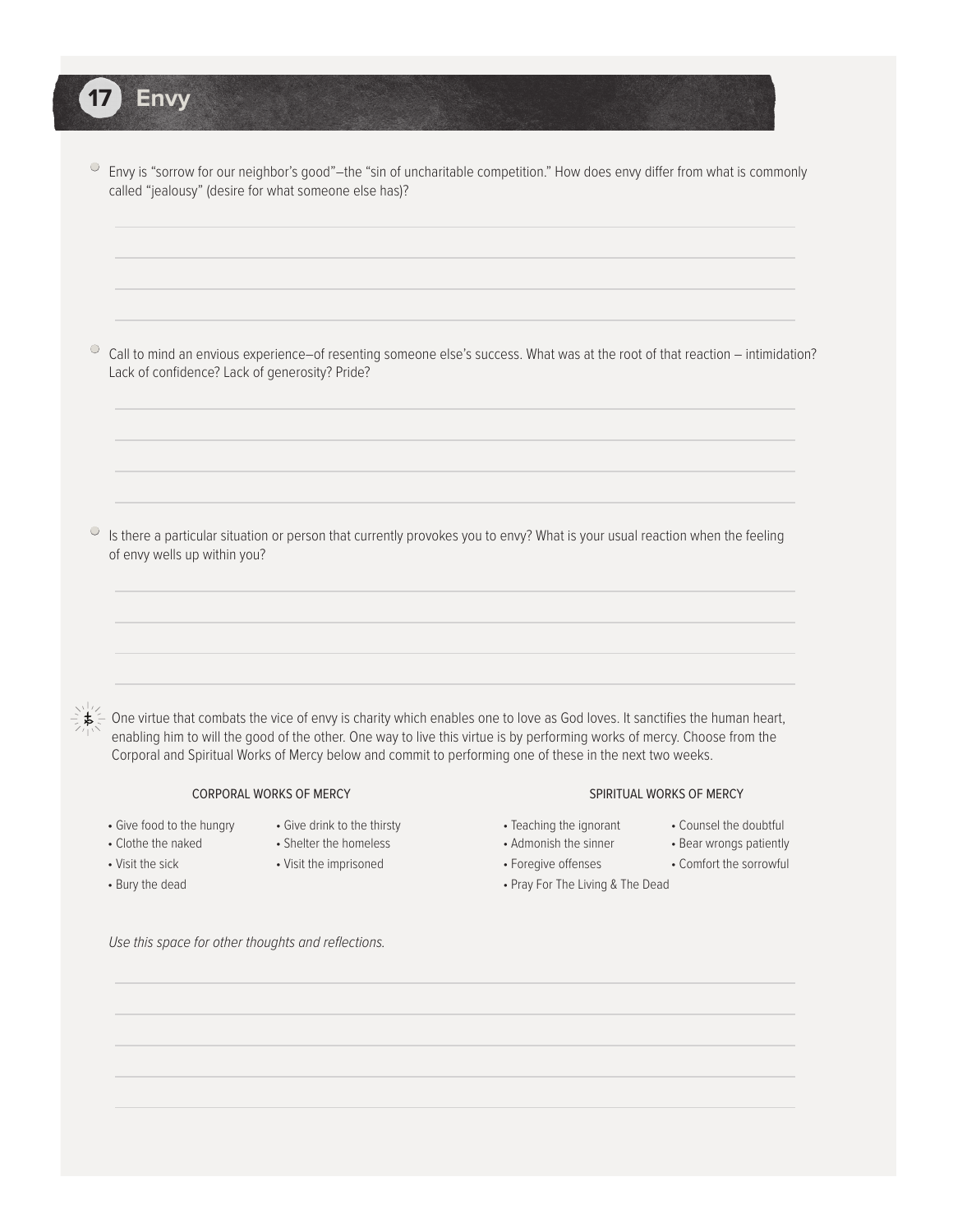# **18 Spiritual Envy & Remedies**

| Father Nick describes "spiritual envy" as sadness or resentment that another person seems to be experiencing greater |
|----------------------------------------------------------------------------------------------------------------------|
| gifts from God than you are. Why is this so particularly dangerous and damaging?                                     |

 $\degree$  Gratitude is a key remedy against envy. Think of and explicitly name at least five blessings you are grateful for in your life this week. Then keep going for as long as you can.

 $\frac{1}{2}$   $\frac{1}{2}$  Write a prayer of thanksgiving for one of the blessings you listed above.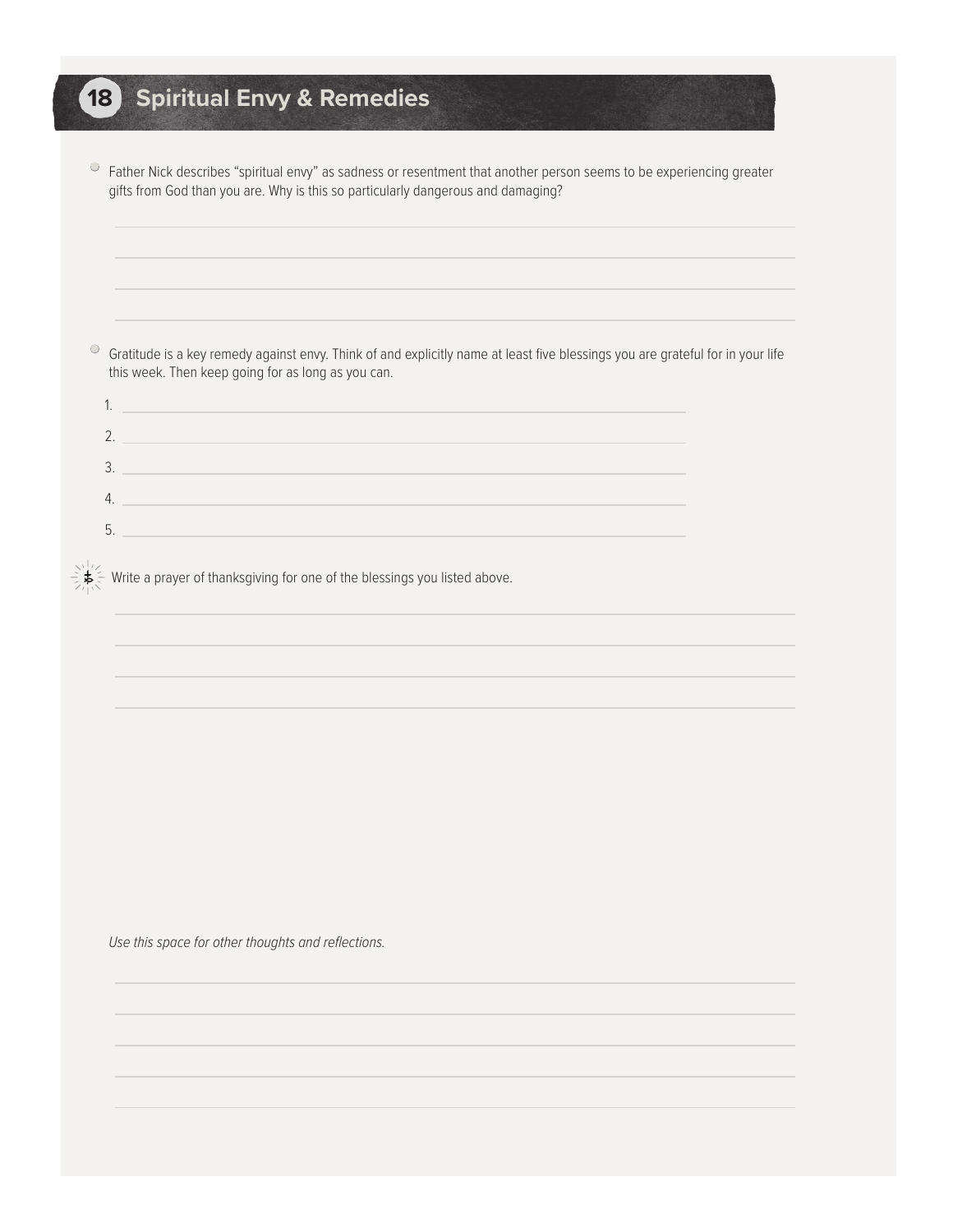## **19 Vainglory**

• Vainglory is "the disordered desire to be thought well of by others." Father distinguished this from the valid desire to be known and loved, comparing vainglory to "false advertising." Can you think of a time when you have projected a false image of yourself to others? In response, were you more deeply known and loved for who you are?

• Signs of vainglory can include covering up mistakes (even by lying) and caring excessively about what others think. Examine yourself on these two points. How does this manifest in you?

 $\circ$  Father Nick states that to prevent ourselves from falling into vainglory, we need to avoid the trap of mistaking vainglory for real glory. The virtue of magnanimity, which means "greatness of soul," is real glory based on humble truth. What is one of the greatest blessings God has given you? How can you humbly acknowledge that gift before others?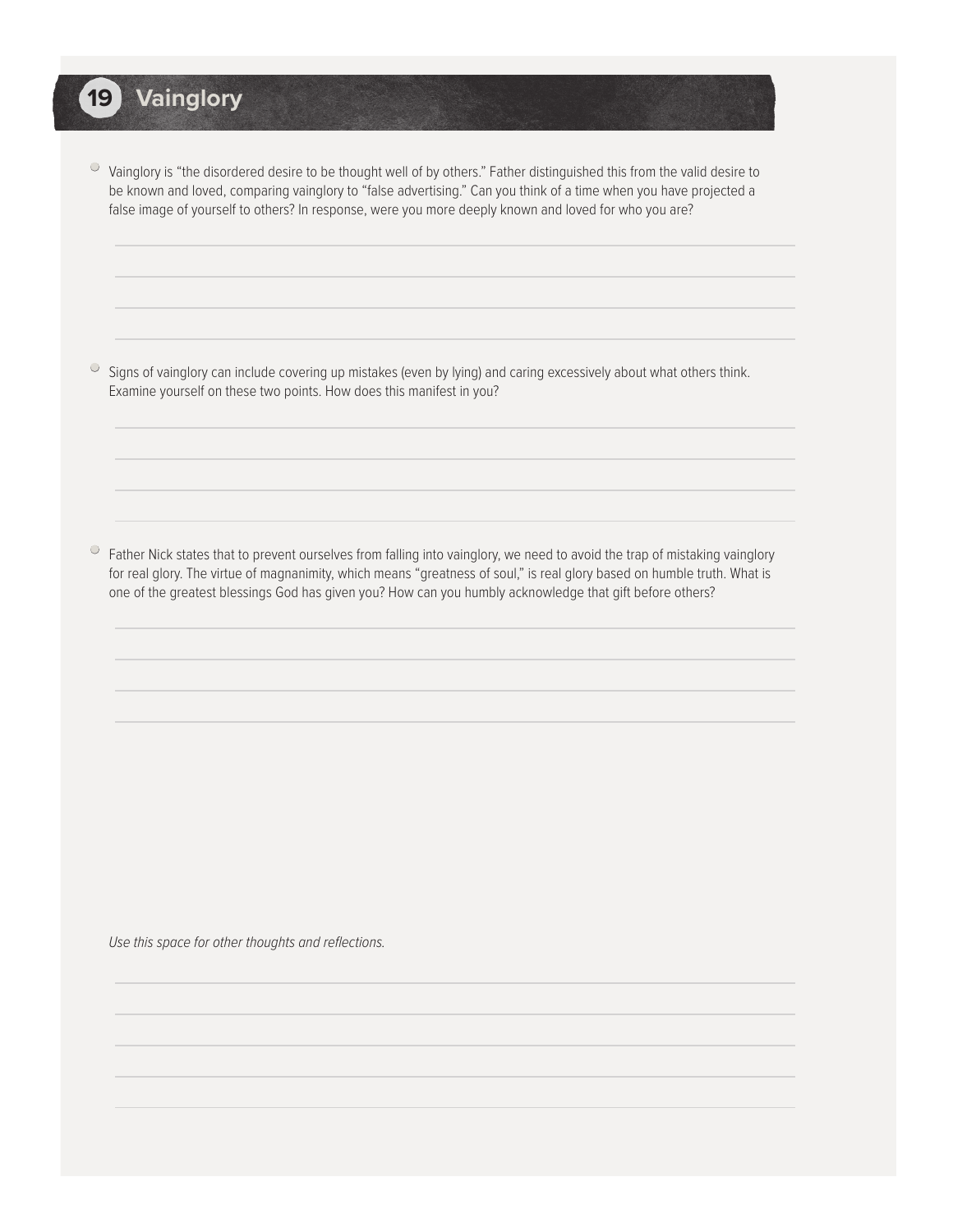• List four types of pride.

<sup>O</sup> St Thomas Aquinas said, "Pride is a disordered desire for our own excellence." One prideful thing we can say is, "If I do everything right, things will work out for me." How is this a means of controlling? Do you struggle in this way?

• Father Nick gives many examples from his life of why he cannot consider himself a "self-made man." What are your examples? Who are the people who have contributed to who you are today?

• Give some honest consideration to the third and fourth kinds of pride: how you view the work of God's grace in your life and how you view the graces you've received in relation to others. Are there areas for repentance here? What are these types of pride the most dangerous?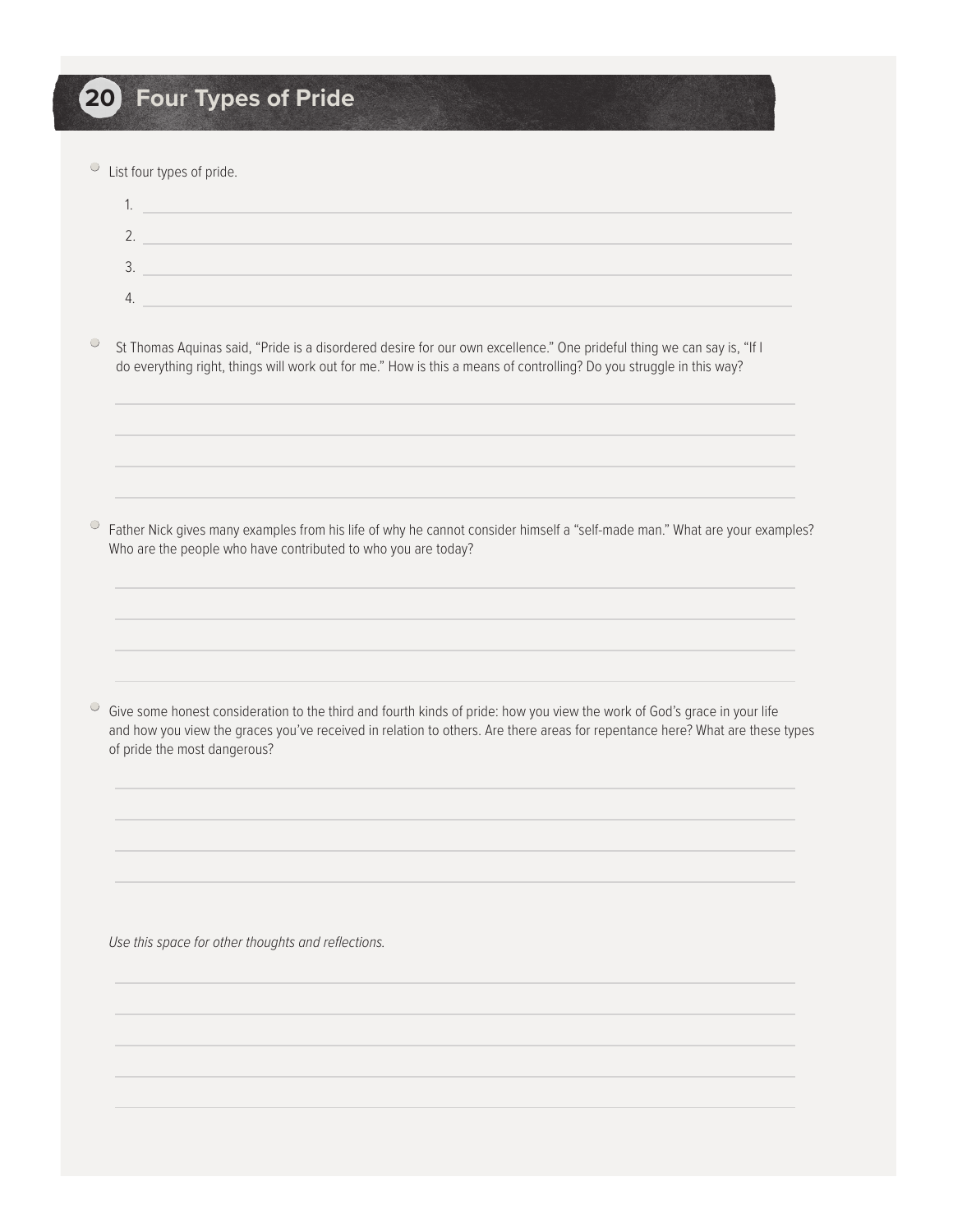### **21 Pride & Psychology**

• Father says that "loving others can be healing for them because it shows them that they are lovable." When have you most experienced being loved for who you are? What truth did that reveal to you, and what effect did it have?

• According to Father, pride and self-hatred can form a "horrible pendulum," each one in response to the other. In what areas of your life does this cycle continue? What lie about yourself is fueling this?

• Obedience gives freedom in life and counteracts pride and the illusion of control. Is there an area in your life where you need to let go of control to obtain this freedom that God so freely gives? How can you be obedient to the Lord in this area?

 Do you know someone who believes the "prideful lie" that they are not loved? If so, reach out to that person and let them know they are loved and why.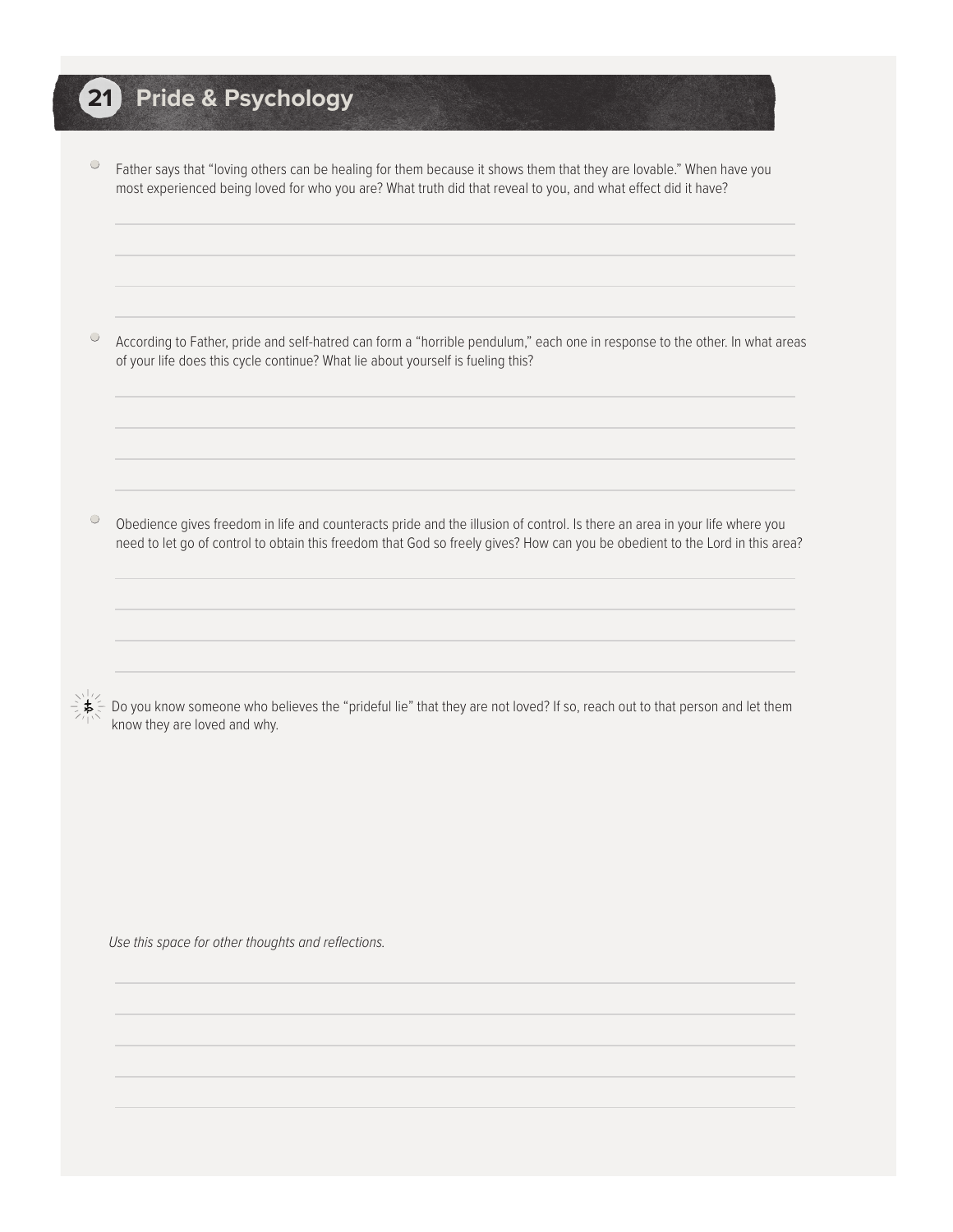## **22 Humility**

 True humility is based upon the truth, and the fundamental truth of our existence is God's love. How convinced are you, in this moment, that the God of heaven and earth loves you? Ask the Lord to reveal His love to you more deeply. Write down what you hear Him saying to you.

• Most people find confession a humbling experience. Consequently, the temptation is to avoid it, but it is a perfect means if we desire to grow in humility. When was your last confession? What fruit have you experienced in the past from going to confession, perhaps even despite being reluctant to go?

• If you haven't been to confession in a while, commit to going. Write down when and where you will go.

 Sit in silence for a moment and ask Jesus if there is an area in your life where you might need help growing in self knowledge? Who is a trusted person you could ask for insight? Write down what He reveals to you and perhaps share this with a person you trust.

 For the next week, spend time every night before you go to bed reflecting on the blessings in your life and thanking God for them.

*Use this space for other thoughts and reflections.*

l.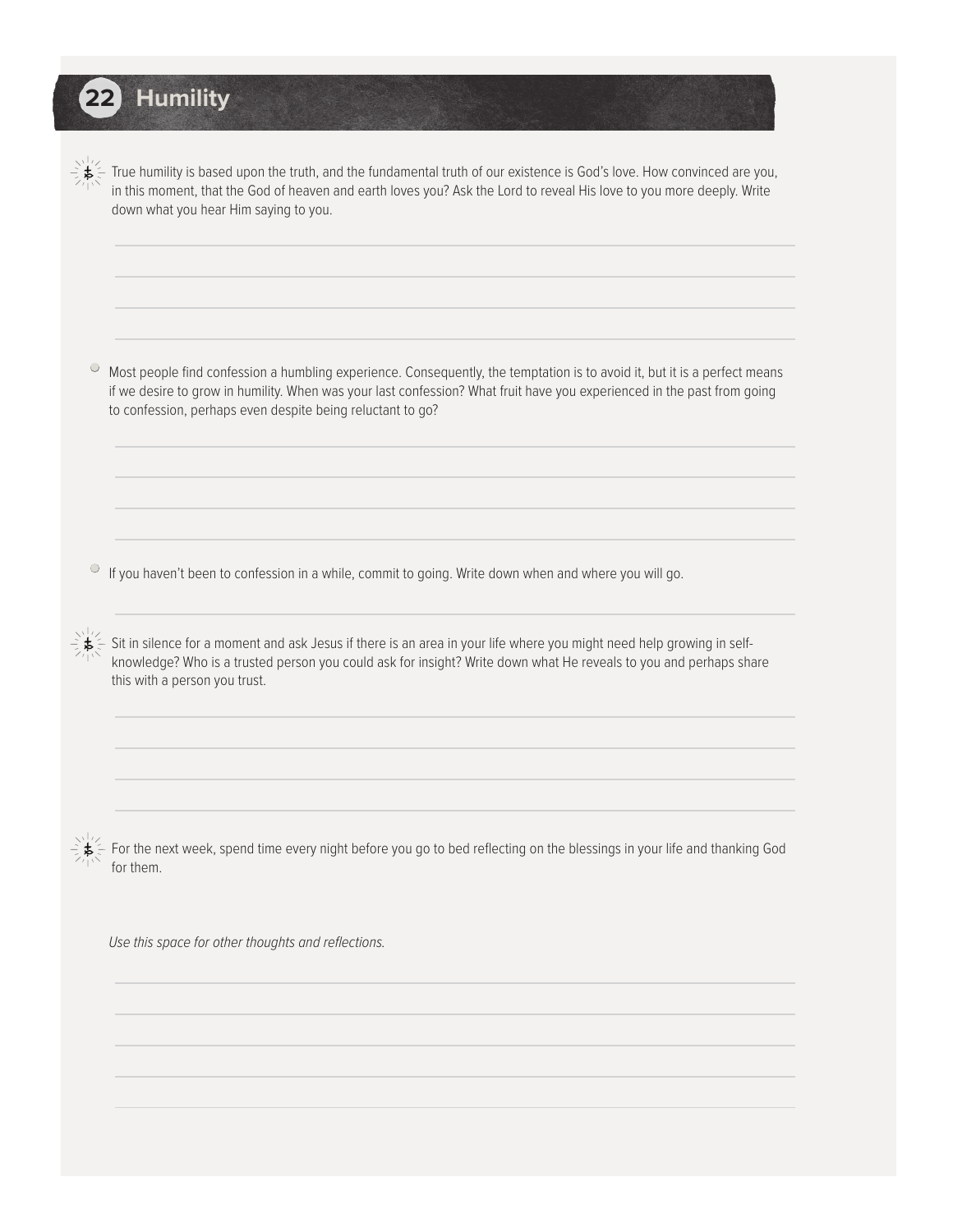# **23 Magnanimity**

• Magnanimity is "greatness of soul"–and is a virtue! What is some good, even great, quality or gift that you think God would like for you? Have you asked Him for it? Do you believe He can accomplish it in you?

• Is there an area in your life where you are holding back from being fully alive in Christ, being the best you can be, out of false humility, laziness, or any other fault?

 $\bigcup_{i=1}^{N+1}$  In the coming week, find one way you can give "greatly" of yourself and do it!